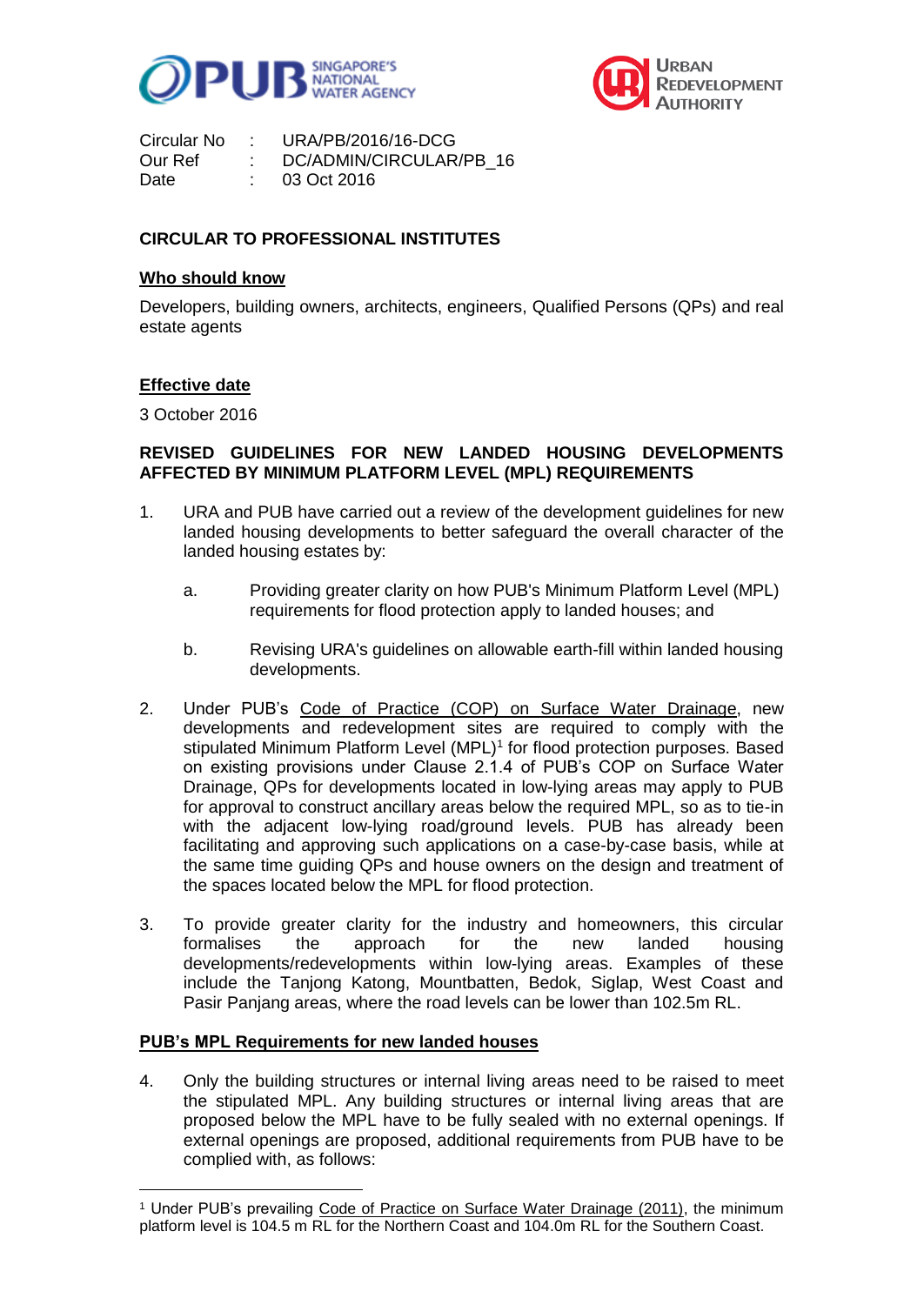- i. The internal finished floor level must be at least 300mm above the adjacent road level; and
- ii. Only ancillary areas, such as entrance driveways, bin centres, turfed compound area, car porches or any other areas as may be approved by PUB are permitted below the MPL. Only bedrooms and any strategic M&E installations must be located above the MPL.

## **Revised earthworks guidelines for new landed houses (See Figure 1)**

- 5. QPs for landed houses will no longer need to propose excessive earthworks to meet PUB's stipulated MPL. Hence, for future landed housing proposals in lowlying areas, the existing platform level of the entire development site is to be generally retained. Any proposed earth-fill within the setback area to mitigate level differences within the site will be individually assessed based on the site context and impact on the surrounding developments. If earthworks are allowed, they should not exceed one metre.
- 6. Internal areas that are proposed below the MPL will be treated as a basement level and will not be counted as an additional storey for the purpose of storey height control. The rest of the existing [envelope control guidelines for landed](https://www.ura.gov.sg/Corporate/Guidelines/Circulars/dc15-02)  [houses](https://www.ura.gov.sg/Corporate/Guidelines/Circulars/dc15-02) will still apply. The overall allowable height will be measured from the MPL imposed on the site.



# **Provisions to meet future road levels**

7. Low-lying roads have higher susceptibility to flood risks in the face of potential climate change effects, such as rise in sea level and increased rainfall intensity. As such, low-lying roads have to be raised in future to increase their flood protection levels. Such raising of roads usually takes place when all the adjacent developments have undergone redevelopment (i.e. no remnant lowlying lands along the entire stretch) so that the raised road levels will not pose challenges to the accessibility of existing houses.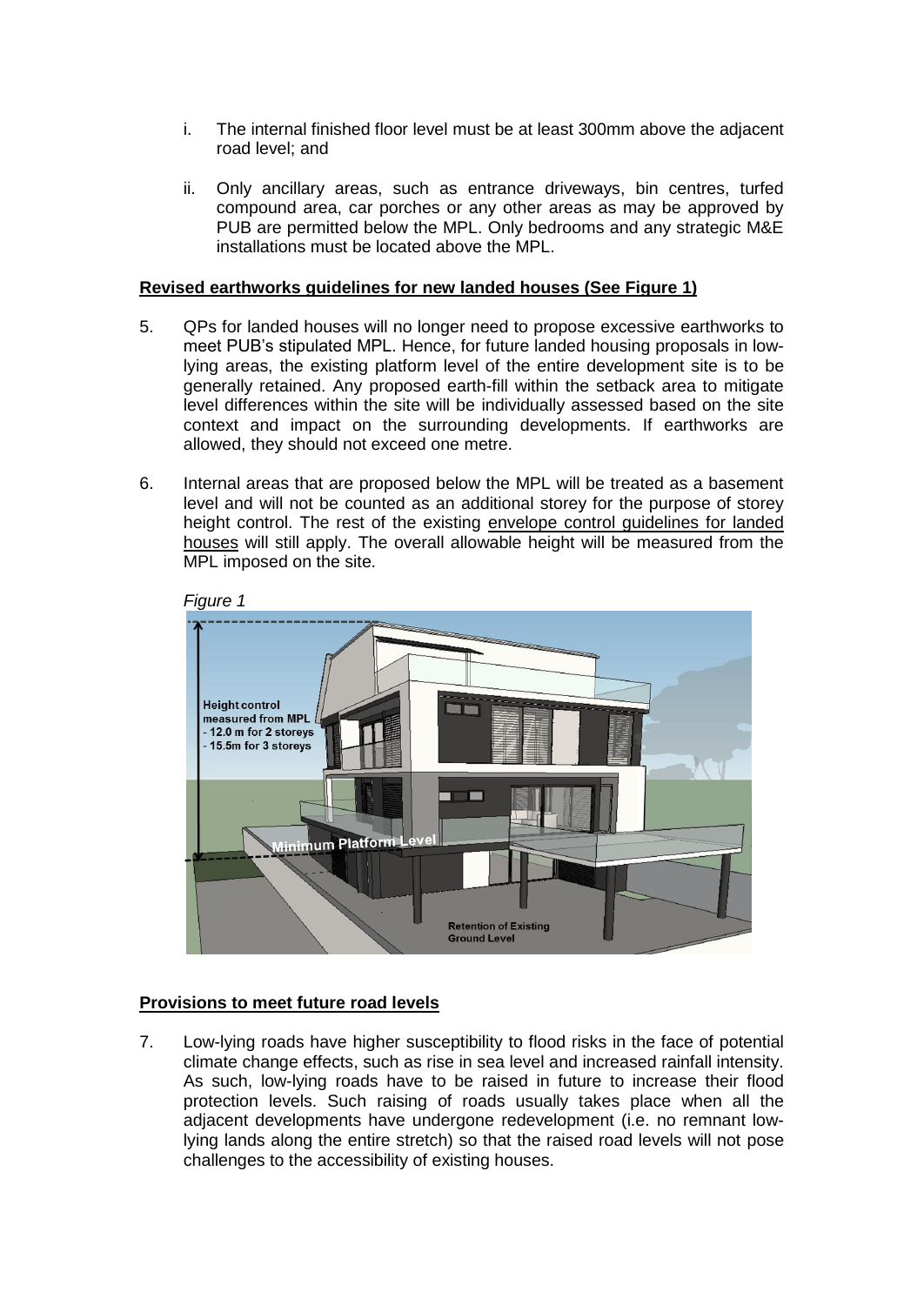- 8. In such areas where the roads may be raised in future, PUB will provide the indicative future road level to QPs. This will facilitate the design of any future works required within the private property, which may include modifications to the vehicular driveways, car porch areas, boundary walls, etc. As home owners are responsible for carrying out and bearing the costs for such future retrofitting works within their private properties, making such design provisions upfront would ensure that downstream modifications, when required, can be carried out easily to suit the owners' needs.
- 9. QPs are required to include a schematic plan in their respective submission drawings to technical agencies for reference, demonstrating that the design provisions have been put in place to meet the future road level. These design provisions should comply with the current guidelines of the relevant technical agencies at the point of the development application. Further details of the technical agencies' requirements are in [Appendix A.](#page-2-0) In the event such retrofitting works are needed to be carried out in the future, separate approval has to be obtained from URA and all relevant technical agencies to ensure that the works comply with prevailing regulatory requirements at that point in time.

#### **Implementation**

- 10. The revised guidelines will apply with immediate effect to all new applications submitted on or after 3 October 2016. Only formal development applications (excluding Outline Applications) submitted before the effective date of 3 October 2016, which have already been granted Provisional Permission, will not be subject to the revised guidelines<sup>2</sup>.
- 11. I would appreciate it if you could convey the contents of this circular to the relevant members of your organisation. If you or your members have any queries concerning this circular, please **[Email](https://www.ura.gov.sg/feedbackWeb/contactus_feedback.jsp) us. For your information**, past circulars are also available on our website [http://www.ura.gov.sg.](http://www.ura.gov.sg/) For queries related to PUB's Code of Practices, please email PUB at [PUB\\_BPU@pub.gov.sg.](mailto:PUB_BPU@pub.gov.sg)

Thank you.

-

HAN YONG HOE GROUP DIRECTOR (DEVELOPMENT CONTROL) for CHIEF EXECUTIVE OFFICER URBAN REDEVELOPMENT AUTHORITY

RIDZUAN BIN ISMAIL DIRECTOR (CATCHMENT AND WATERWAYS) for CHIEF EXECUTIVE PUBLIC UTILITIES BOARD

<span id="page-2-0"></span>*Subscribe t[o URA's mailing list](https://www.ura.gov.sg/Corporate/Subscription) to get the latest updates on current and future plans and developments around Singapore*

<sup>2</sup> Development applications submitted before the effective date of 3 October 2016 resulting in an Advice or Refusal of Written Permission (RWP) will be evaluated based on the revised guidelines upon resubmission after the Advice or RWP.